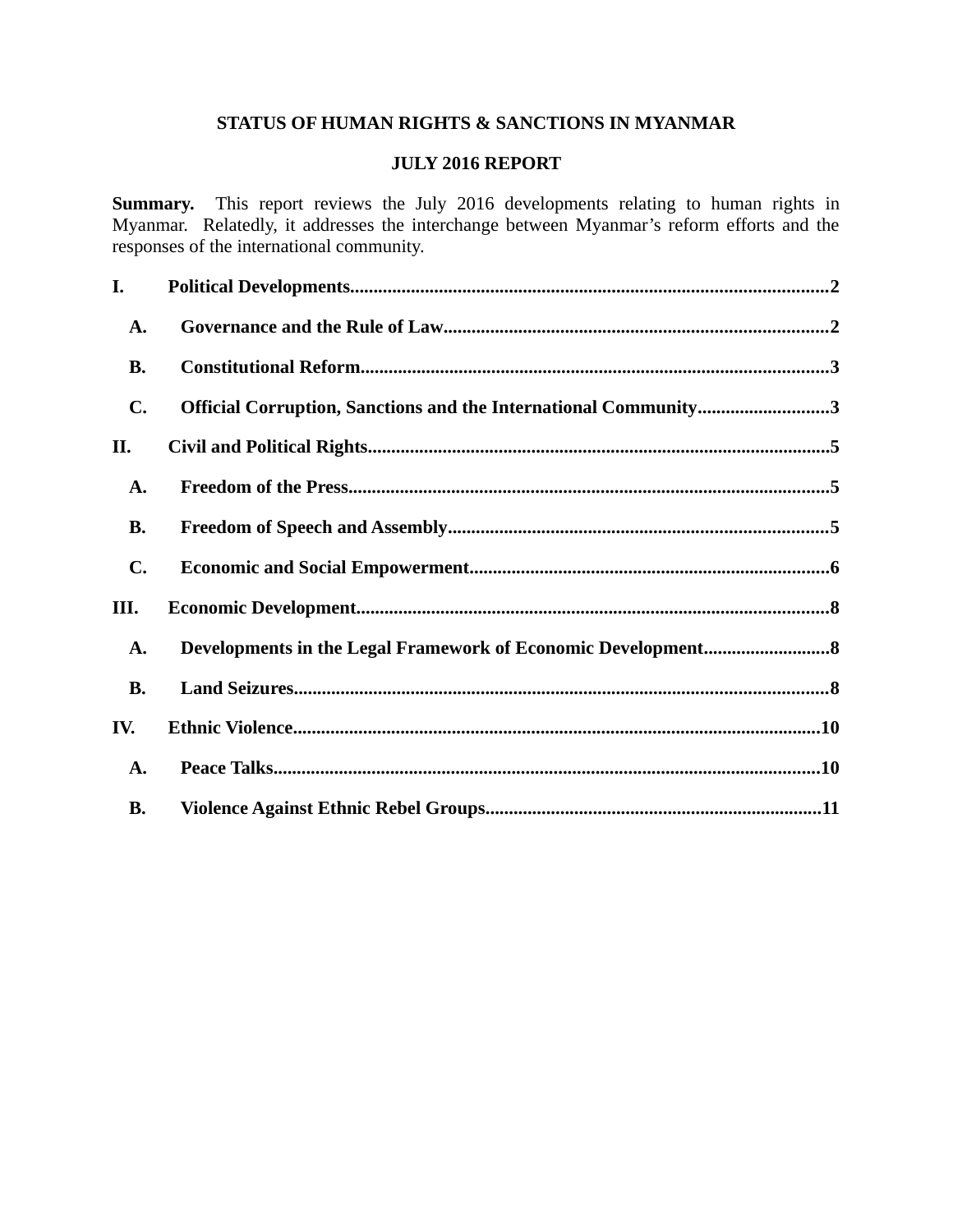### **I. Political Developments**

#### <span id="page-1-1"></span><span id="page-1-0"></span>**A. Governance and the Rule of Law**

The National League for Democracy ("NLD") has now headed Myanmar's government for 100 days, and State Counsellor Aung San Suu Kyi's party's report card has less-than-perfect marks from some political analysts, according to interviews conducted by *Channel NewsAsia* this month.<sup>1</sup> While some analysts noted that the NLD has had its hands full focusing on strengthening the rule of law and pushing along the peace process with armed ethnic rebels, most agreed that the party had failed to fully capitalize on its first 100 days in power, when its popularity was at its peak, and may have missed its opportunity to instill the proper confidence and faith in the new government among the Myanma people. $^2$  Complaints include the failure to address existing issues with infrastructure, social welfare and religious tensions, as well as more recent increases in community violence.<sup>3</sup> One analyst, Dr. Khin Zaw Win, suggested that the problem may be rooted in the lack of effective delegation, with Aung San Suu Kyi continuing to direct the governance of the country in the same manner as she runs the NLD: "handle it on her own desk." Dr. Khin Zaw Win also questioned whether any tasks were being overseen by President Htin Kyaw.<sup>4</sup> Overall, Dr. Khin Zaw Win graded the NLD's and Aung San Suu Kyi's performance so far as "pass[ing], but barely."<sup>5</sup>

One of the issues the NLD faces is the reconciliation of a centralized, national power base with the need for capable local authority, particularly in less-developed areas outside of Yangon and other urban centers. Historically, the mention of "federalism" as a solution has been met with apprehension from political players, including the military, who are unlikely to cooperate in a decentralization process that would decrease their control over resource-producing peripheral states and possibly encourage further secessionist movements by ethnic rebels. $^6$  However, many observers agree that Myanmar must address the disparity in poverty levels and infrastructure between the borderland states and the more developed central areas. According to the UN Development Program, poverty levels in rural regions are double the national level of 26%, and according to a 2014 report by the Asian Development Bank, Myanmar's roads are generally in poor condition with just over one third of them paved at all.<sup>7</sup>

In June 2016, a violent mob broke into and ransacked a Muslim man's house in Thuye Thamein village, also targeting the village mosque as part of the local outbreak in communal violence.<sup>8</sup> No arrests or charges have been made against members of the mob, and it continues to appear as though the violence will go unpunished. Police have said that no arrests will be made as no formal complaint had been filed, and the chief minister of Bago Region (where Thuye Thamein village is located) has said that no arrests would be made due to fear of further aggravating the perpetrators.<sup>9</sup> Forty-four Muslims, or approximately one third of the village's roughly 150 Muslims, have relocated out of fear of further violence.<sup>10</sup> Myanmar's Muslim minority lacks the numbers to respond to force in kind, and instead must rely on strong rule of law in order to protect them from further incidents. However, violent incidents continue to go unpunished, incitement to violence via social media and physical gatherings such as religious events is unchecked, and anti-Muslim hate speech—frequently by Buddhist nationalists and monks and sometimes during religious sermons—is widely tolerated.<sup>11</sup> Union Minister for Religious Affairs and Culture Aung Ko has indicated his intent to implement a law against hate speech, although it will doubtless encounter tough opposition.<sup>12</sup>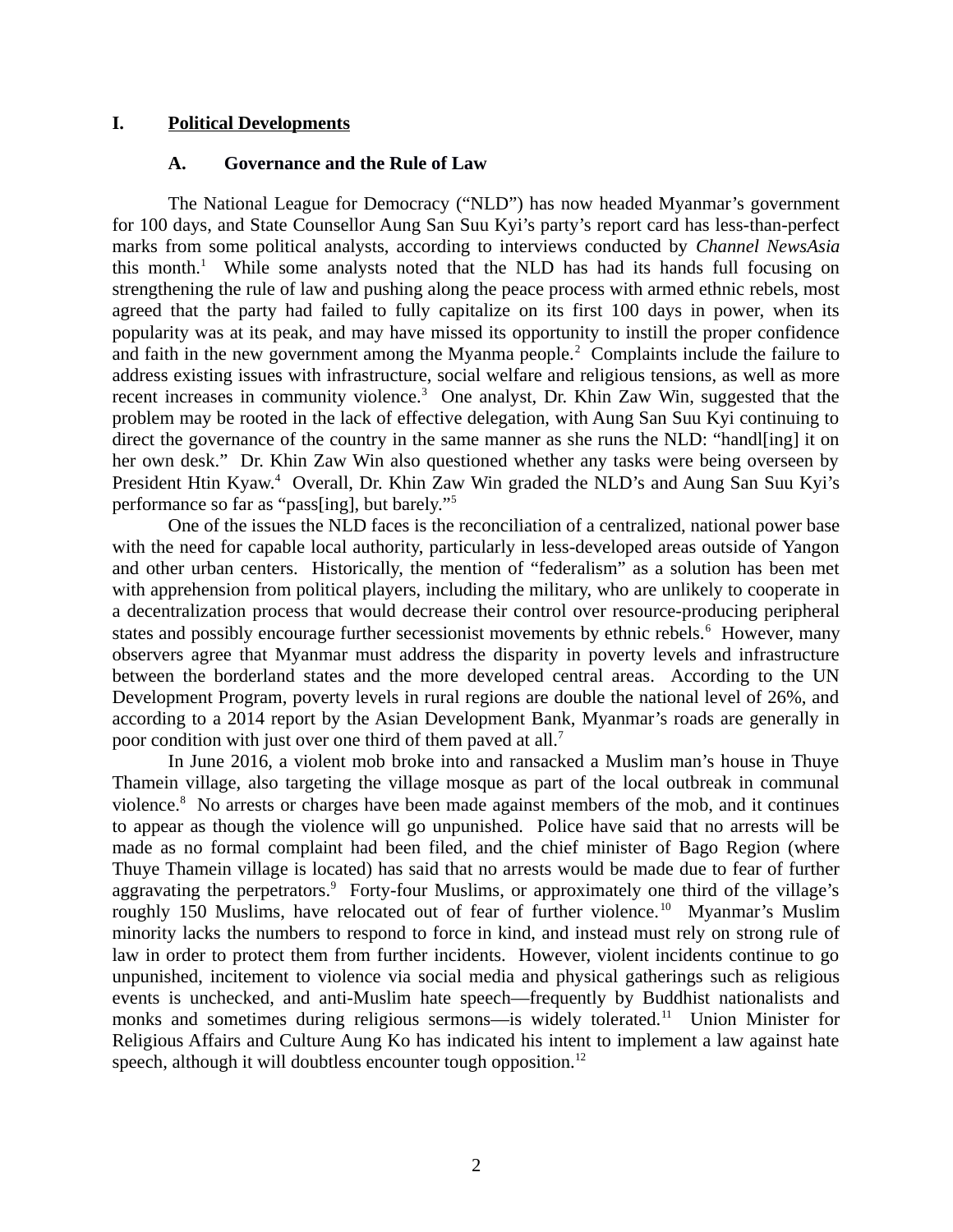#### <span id="page-2-1"></span>**B. Constitutional Reform**

On April 24, 2016, the NLD announced that it would host an all-inclusive conference of ethnic armed organizations, currently scheduled for late August, calling the meeting the "21 $\mathrm{^{st}}$ Century Panglong Conference,".<sup>13</sup> The name references the 1947 Panglong Conference, which was led by Aung San Suu Kyi's father, Aung San, and which was instrumental in unifying much of Myanmar and shaping the discourse of ethnic politics in Myanmar over the last 70 years.<sup>14</sup> In July 2016, political officials and ethnic armed group leaders called for the 21<sup>st</sup> Century Panglong Conference to lead to constitutional amendment.<sup>15</sup> According to Sai Leik, the joint secretary of the Shan Nationalities League for Democracy ("SNLD"), the SNLD wants "inclusive peace talks for political parties, armed groups and other groups who should be involved in the process. Talks should lead to the basic principles to amend the Constitution. The states and regions should have their own constitutions."  $16$  Other ethnic militia leaders have similarly suggested that amending the constitution and building a federal union should be based on the Panglong agreements for the sake of Myanmar's development and peace. $17$ 

Meanwhile, Lower House MP Pu Chin Sian Thang, who is also the chairperson of the Zomi Congress for Democracy, has stated that the upcoming  $21<sup>st</sup>$  Century Panglong Conference should be based on the original Panglong agreements of 1947, and that a federal union should be built systematically by structuring the state-level and national-level authorities. <sup>18</sup> According to Chin Sian Thang, "the elected government, ethnic leaders and the military should cooperate in constitutional amendment in order to terminate the military dictatorship, create equality and create a genuine federal Union." <sup>19</sup>

On the second day of a summit in Mai Ja Yang, Kachin State, ethnic armed group leaders discussed a draft constitution which proposes a single Burman state within a federal union. Currently, Myanmar is made up of seven ethnic states—named for the Chin, Kachin, Karen, Karenni, Mon and Shan—and seven regions.<sup>20</sup> The proposed change is to combine three of these regions—in which the majority population in most regions is thought to be Burman—to form a single Burman state. Ethnic minority leaders believe that this will foster more equitable political representation and sharing of resources.<sup>21</sup> While data from the 2014 census on the size of Burma's ethnic populations has yet to be released, Burmans, or "Bamar," have long been considered to comprise around 60 percent of the national population.<sup>22</sup>

## <span id="page-2-0"></span>**C. Official Corruption, Sanctions and the International Community**

On July 26, the Lower House of Myanmar's Parliament approved a bill to amend Myanmar's Anti-Corruption Law, which was originally enacted in 2013.<sup>23</sup> The amendments aim to strengthen the Anti-Corruption Commission, extend its tenure and cut costs.<sup>24</sup> Under the amended law, the president and speakers of the Upper House and Lower House can collectively appoint up to five members to Myanmar's Anti-Corruption Commission.<sup>25</sup> This differs from the original law, under which the president and speakers of both houses were required to each appoint five members to the Anti-Corruption Commission.<sup>26</sup>

Prior to the Lower House's approval of this amendment to the bill, the Lower House's Public Affairs Management Committee submitted a proposal to the Lower House, which then sent the bill to the Upper House for discussion.<sup>27</sup> The Upper House added the amendments and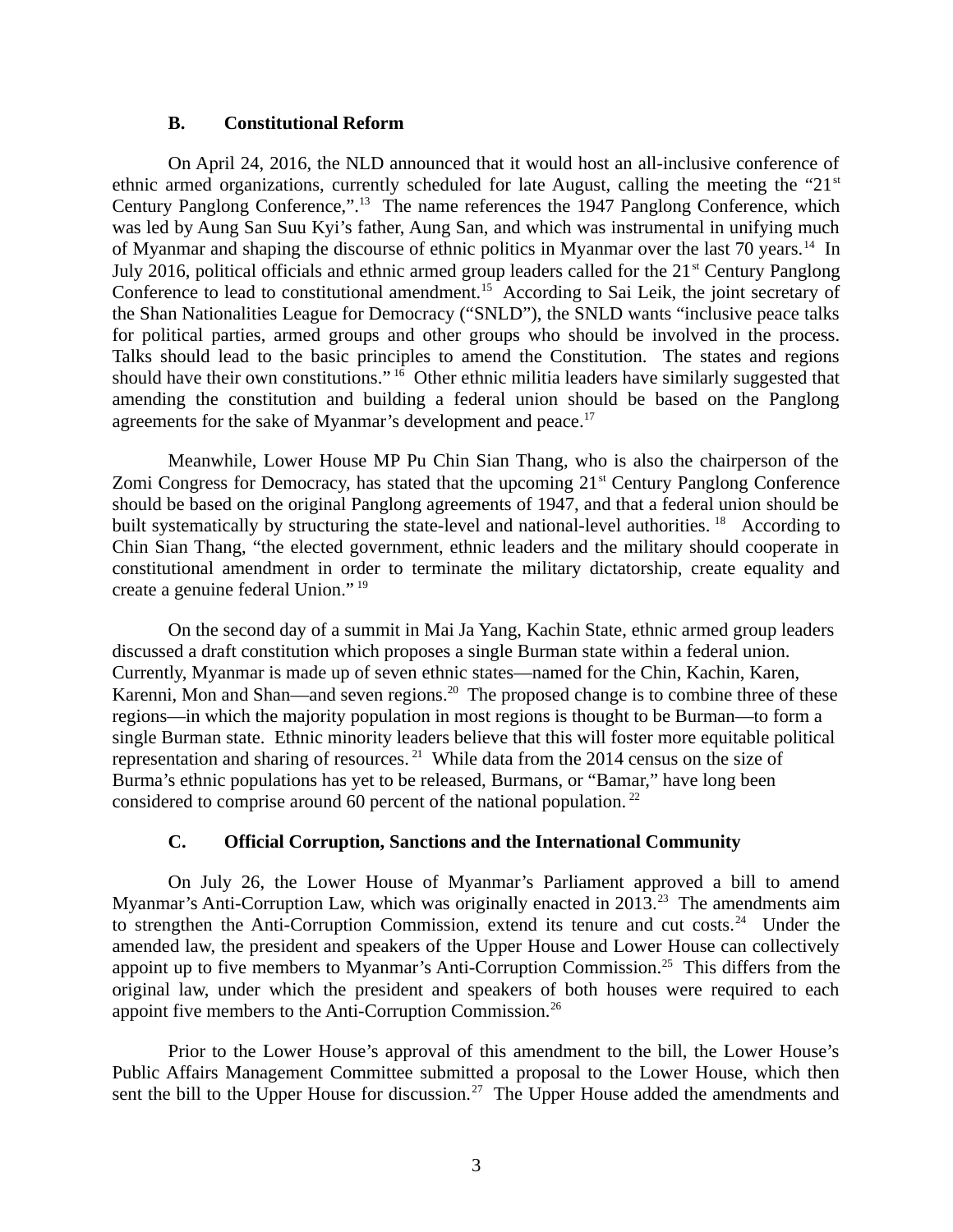returned them to the Lower House, which then approved the amendments.<sup>28</sup> As the bill has already been approved by both the Upper House and Lower House, it will not be discussed by the convened Union parliament.<sup>29</sup>

Indawgyi Lake in Kachin State, which is the largest lake in Myanmar and a key protected wetland site for hundreds of species, is at risk of shrinking by one-third within the coming ten years due to pollution from gold mining.<sup>30</sup> Such a drastic decline in the lake's water is a threat to the future of endangered species that have survived in the Indawgyi Wildlife Sanctuary, a 300 square-mile reserve encircling Indawgyi Lake, while the rest of their species have been wiped out.<sup>31</sup> These species include elephants, leopards, bears, and other endangered or at-risk animals.<sup>32</sup> In addition, heavy metals exposed by mining practices have entered into the food chain in the Indawgyi Wildlife Sanctuary, which threatens the survival of thousands of migratory birds that make the reserve their home each winter.<sup>33</sup> Further, continued pollution leading to a decrease in lake water also threatens the livelihoods of local fishermen who have relied on the lake for fish for generations, as well as the eco-tourism industry that has the potential to support traditional communities amid Myanmar's modernization.<sup>34</sup>

Although the Myanmar government has officially named Indawgyi Lake a communitybased eco-tourism site and the entire wetland was declared a protected site of international importance by the Ramsar Convention, which is an agreement by 179 governments to preserve wetlands across the world, the mining has continued due to corruption.<sup>35</sup>

A volunteer from Inn Chit Thu, an eco-tourism outfit in Lonton Village fostered by conservation organization Fauna & Flora International ("FFI"), explains that government inspectors charged with protecting the Indawgyi Wildlife Sanctuary are more interested in taking bribes than safeguarding the lake. $36$  The gold miners pay bribes to government inspectors, and then "when the head of government shows up, [the miners] all stop and pretend they don't mine," which has allowed their mining behavior to continue.<sup>37</sup> Meanwhile, sediment from the mining is building up in the lake and local fishermen are catching less fish and paddies are drowning in mud. $38$ 

According to FFI's Myanmar Director Frank Momberg, the best conservation solution to mitigate further damage would be to involve all mine operators in a dialogue on how to mitigate sedimentation and subsequently legalize mining by issuing licenses that are valid for only limited time periods. $39$ 

Under Section 101 of Myanmar's Union Government Law, all members of the national government must submit lists of their personal assets to the president. $40$  In 2012, the NLD pressured Thein Sein's government to make public the list of the cabinet's moveable and immoveable assets.<sup>41</sup> Speaker of the House of Representatives Win Myint submitted the proposal in July 2012, arguing that the public release of such information was necessary for "good governance and clean government."<sup>42</sup>

Currently, the Myanmar Constitution has only minimal requirements for asset disclosure. Under Section 68, the president and two vice presidents must submit a list of the "family assets under [their] direction, namely land, houses, buildings, businesses, savings and other valuables together with their values to the Head of the Pyidaungsu Hluttaw."<sup>43</sup> Attorney General Dr. Tun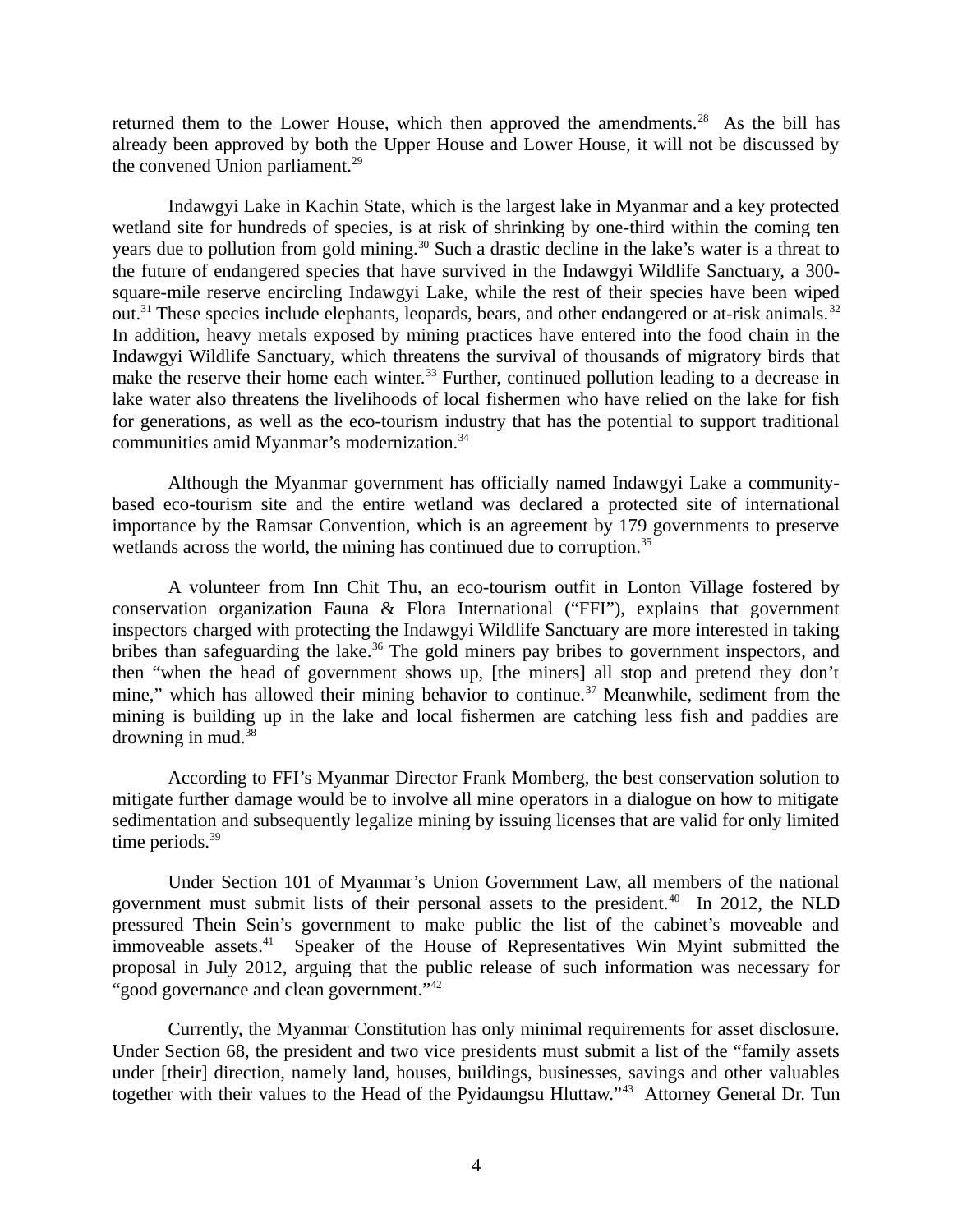Shin claimed that if the Parliament believed the asset lists should be released, (i) the Parliament should amend the Constitution to require the government to release them; and (ii) if government ministers are required to reveal their assets, then members of the judiciary and legislature should be required to as well.<sup>44</sup>

In July 2016, Chairman of the Lower House Bill Committee Tun Tun Hein said the legislature is not going to press the government to release the lists of government officials' assets, and that it is "not considering [requiring the release] at all."<sup>45</sup> In addition, although Aung San Suu Kyi directed all NLD candidates to declare their assets to the NLD headquarters, those lists will not be made public either.<sup>46</sup>

## **II. Civil and Political Rights**

## <span id="page-4-2"></span><span id="page-4-1"></span>**A. Freedom of the Press**

A press conference organized by the Ta'ang Women's Organization ("TWO") was canceled for the second time, allegedly amidst pressures by the Yangon regional government.<sup>47</sup> The scheduled event was called off when two local hotels suddenly decided not to host the event. The organization alleges that the regional government pressured hotels in Yangon to refuse to host the event. The first cancelation occurred in late June. The TWO recently compiled the accounts of ethnic Palaung (Ta'ang) victims of torture during the period 2012-2016 and planned to discuss the report at the event.<sup>48</sup> Journalists at the Myanmar Times spoke to the manager of the Orchid hotel, who claimed to have backed out of the reservation because the invitation letter "wrote too boldly about the military doing bad things" and the issue was too "sensitive."<sup>49</sup>

Yanghee Lee, the UN Special Rapporteur on Myanmar, spoke at a press conference on July 1 in Yangon, urging the Myanmar government to stop discrimination against the Rhingya and other Muslins in Rakhine state. After a 12-day visit to Myanmar, Lee warned that the widespread human rights violations against Myanmar's Muslim population could "give rise to the possible commission of crimes against humanity."<sup>50</sup>

The International Press Institute called for charges to be dismissed against journalists from Mizzima Media, a Myanma publication. The three journalists criticized a rival publication's reporting of a government-backed organization's involvement in important peace negotiations. The Institute warned that this kind of censorship could overturn a system allowing the media to be "public watchdog[s]" and set a "dangerous precedent."<sup>51</sup>

## <span id="page-4-0"></span>**B. Freedom of Speech and Assembly**

The International Federation for Human Rights ("FIDH") and the Alternative ASEAN Network of Burma ("ALTSEAN-Burma") reviewed the NLD's human rights advances in its first 100 days after coming to power.<sup>52</sup> Even though the NLD banned censorship of print media, the Ministry of Information banned a film that was supposed to play at the Human Rights Human Dignity International Film Festival in Yangon.<sup>53</sup> FIDH and ALTSEAN-Burma are therefore unsure of the new government's progress with regards to freedom of speech and expression.<sup>54</sup>

Thousands of Buddhists, including monks, demonstrated against the use of the phrase "Muslim Community in Arakan State" that had been used by Myanma delegates at the United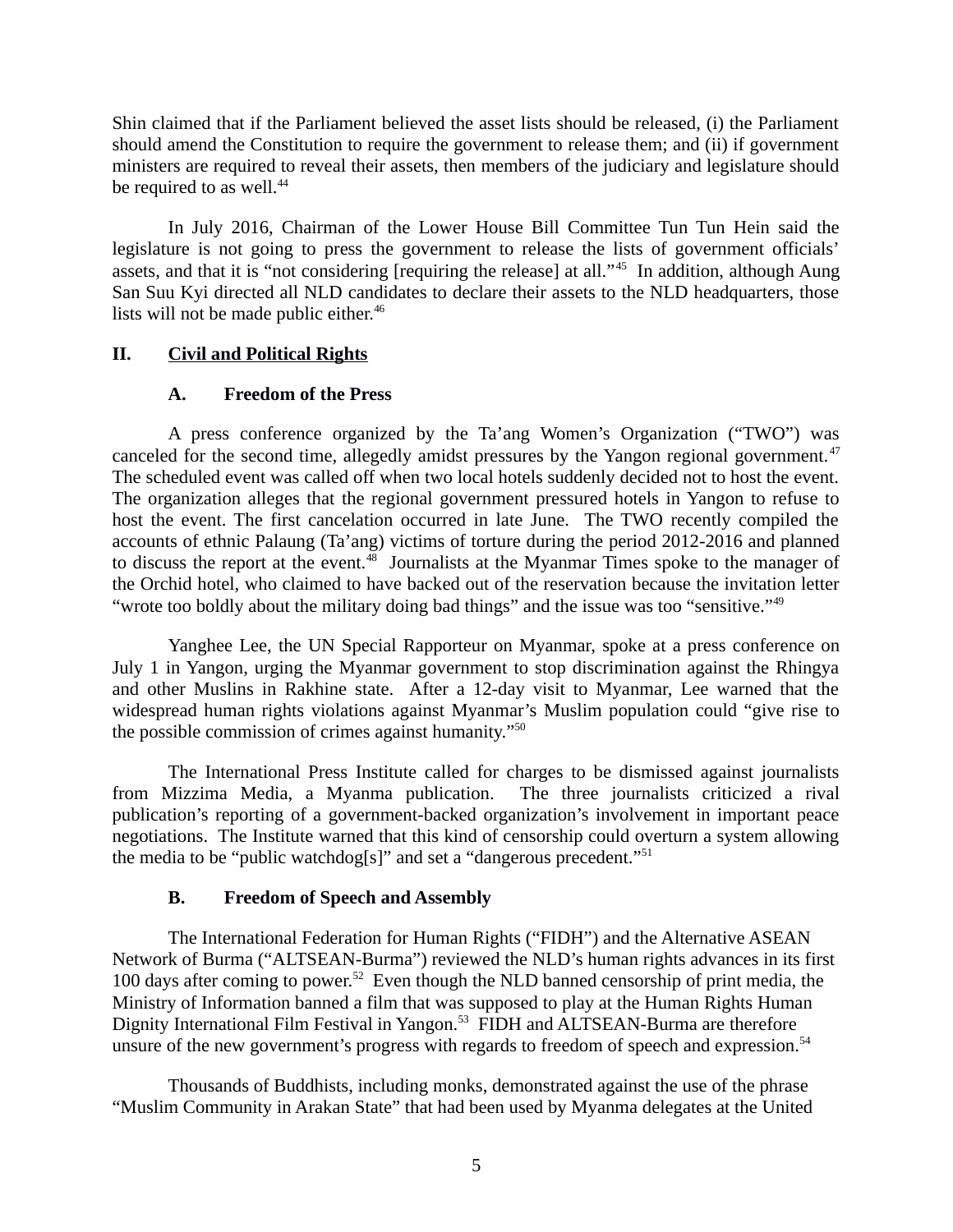Nations Human Rights Assembly on June 23, 2016.<sup>55</sup> The protestors wanted the delegates to refer the Muslim residents as "Bengali."<sup>56</sup> On July 13, 2016 three Myanma protestors, who were protesting the same issue, were charged under the Peaceful Demonstration Act.<sup>57</sup>

The former monk and Saffron Revolution leader known as Gambria was released from prison in Yangon in July.<sup>58</sup> Gambria had been prosecuted by prior the USDP administration.<sup>59</sup> The township officials and police dropped the charges under the NLD's new rule of law and the national reconciliation process.<sup>60</sup>

#### <span id="page-5-0"></span>**C. Economic and Social Empowerment**

Several developments in July show a continuing effort by the government to neutralize tension around the status of the Rohingya population in the country and increase efforts around economic and social empowerment for other marginalized groups.

On July 13, a defamation lawsuit was filed against Wirathu, a monk who had been very vocal with anti-Muslim misogynist rhetoric (perhaps best known for calling UN special rapporteur on human rights in Myanmar, Yanghee Lee, a "whore" who he wanted to "hit with his slipper"). $61$ 

On July 19, a state counsellor hosted an interfaith prayer meeting at her home in honor of her father, Bogyoke Aung San, and eight of his late colleagues, and partially at the behest of Cardinal Charles Maung Bo.<sup>62</sup> All attendees observed a minute of silence to show respect for those honored. Aye Lwin, the leader of the Islamic Council of Myanmar Interfaith Friendship Group, the cardinal, National League for Democracy patron Tin Oo, State Counsellor's Minister Kyaw Tin Swe, and leaders from each religion all attended the interfaith meeting.<sup>63</sup> The cardinal asked for the ministry of religion in Mynamar to launch desks for religions other than Buddhism, suggesting that the ministry could be better advised by a more diverse group of religious adherents.<sup>64</sup> Although there was no official response to the request, Director of the Ministry of Religion and Culture Aung San Win offered the following statement: "I would like to remind everyone that according to the 2008 Constitution, all citizens have freedom of religion. They are able to observe their religious holiday. For example, Christians can celebrate Christmas, and Muslims can observe Eid," he said. "I think the law is clear."<sup>65</sup>

On July 21, the government released the religion data results of the 2014 Myanmar Population and Housing Census, which showed that the proportion of Muslims within the population had not increased in the past thirty years.<sup>66</sup> The data showed 87.9 percent of Myanmar's 51.49 million people are Buddhist, 6.2 percent are Christian, and 4.3 percent Muslim—a figure based on a projection that includes the 1.09 million Rohingya. $67$  The 2014 census reached nearly 98 per cent of the population—an undertaking on a massive scale—and was the first such effort undertaken by the government in three decades.<sup>68</sup> UNFPA has indicated that the census is one of the country's "most participatory development efforts to date, with profound significance for Myanmar's future, including its political and economic transition."<sup>69</sup>

The Karen Human Rights Group ("KHRG") released a report on August 3 called "Hidden Strengths, Hidden Struggles: Women's Testimonies from Southeast Myanmar."<sup>70</sup> The report details the results of four years of research on the experiences of women in rural areas of Kayin and Mon states and Tanintharyi and eastern Bago regions and findings on the effects of landmines, land confiscation, forced labor, torture and violence against women.<sup>71</sup> The report, which was based on the analysis of 1,048 documents, including interviews with 98 separate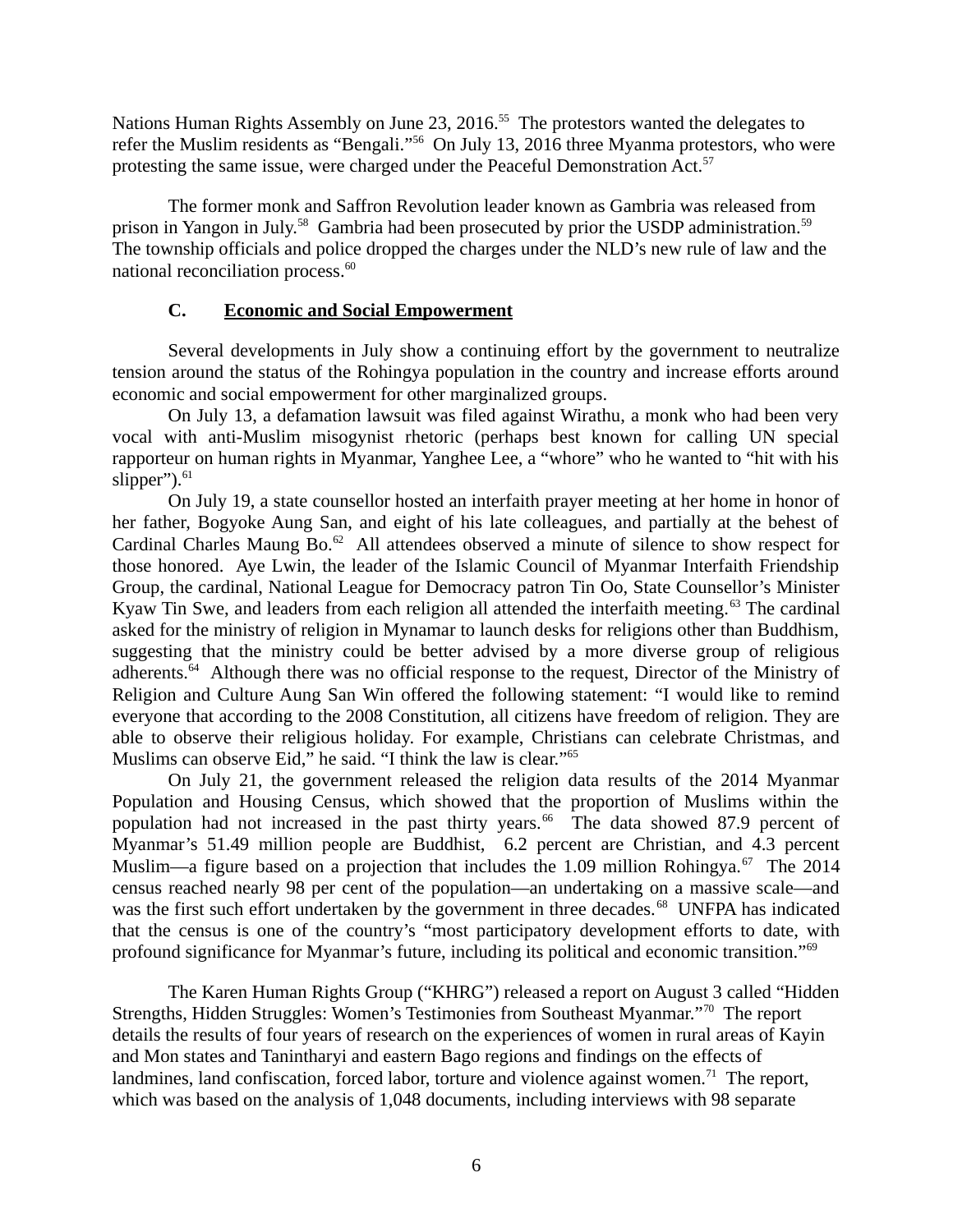women, notes a change in the type of abuses experienced by women over the past few years fewer cases of rape and forced porterage that took place during the country's military conflict, with an increase in issues around land confiscation relating to the peace process.<sup>72</sup> The report also noted a loss in leadership roles for women as men returned from army participation, and a continued fear on the part of women of openly discussing abuse that they have suffered.<sup>73</sup> One of the aims of the report was to shed more light on women's issues in Myanmar and increase action around some of the report's recommendations, which include improved justice mechanisms such as creating secure avenues for women facing gender-based violence and land confiscation, and bringing perpetrators before independent, impartial civilian courts.<sup>74</sup>

Other news reports highlighted women's issues in Myanmar this month, including an article on female construction workers—noting that "conservative values and decades of military rule have limited women's voices, but contradictions abound when it comes to gender equality, and the building sector exemplifies this. Women make up a striking portion of the labour force – a position that empowers them, but also exposes them to the risks of a loosely regulated environment."<sup>75</sup> Although female builders are contributing to the development of Myanmar through improving its infrastructure and earning money in the process, the women who make up this section of the labor force are disproportionately poor and often find themselves in construction after having lost access to land.<sup>76</sup> They are also paid less than men and, with little oversight of their working and living conditions, many think they are being exploited. $77$ Although Aung San Suu Kyi has commented on challenges of gender equality in Myanmar, little has been done to change many of the laws that disempower women, including laws around inheritance, marriage, and divorce.<sup>78</sup> Positive news from the 2014 census shows that while the employment gap is still large, education equality is improving: girls between the ages of five and 29 now study as much as boys; between the age of 16 and 19, the percentage of females in education is marginally higher; and women also get married later and have fewer children than the average in Southeast Asia.<sup>79</sup>

### **III. Economic Development**

### <span id="page-6-1"></span><span id="page-6-0"></span>**A. Developments in the Legal Framework of Economic Development**

The China Road and Bridge Construction Co., Ltd. ("CRBC") was reported to have won contracts to build roads in Karen State connecting Yangon to the Thai and Myanma border at Myawaddy. $80$  This project is the first state project to be publically awarded to a Chinese company since the new NLD-led government has come to power. $81$ 

Following a government order placing new development projects on hold, twelve highrise residential developers estimate a loss of up to US\$6 billion attributable to some 185 delayed projects.<sup>82</sup> The government has reviewed the development projects and deemed them to be incompatible with their draft urban plans and thus rescinded the original building permits previously granted to the builders.<sup>83</sup> The government responded that these developers had access to the draft urban plans, which are available to the public, and that the buildings in question do not pass the technical standards and city-impact review.<sup>84</sup> The impact of this order may force many companies out of business.<sup>85</sup>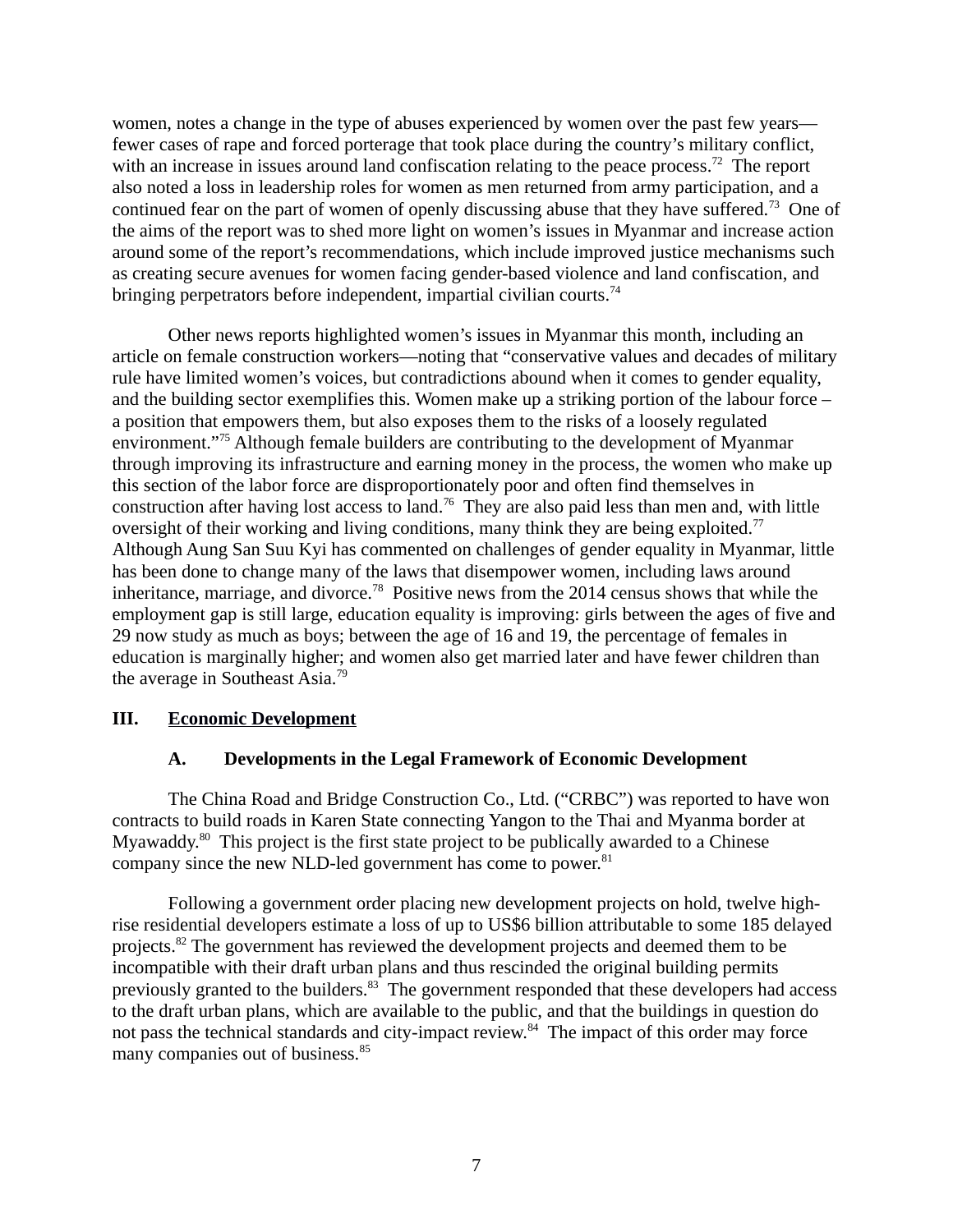During the week of July 22, the Securities and Exchange Commission of Myanmar ("SECM") issued a warning to public companies against the sale of unapproved shares. $86$  Under Myanmar law, companies must submit a prospectus to the SECM for approval before selling shares and the punishment for those who sell shares illegally is a fine or imprisonment.<sup>87</sup> As of July 22, no public company has yet been sued for selling illegal shares, although this was the SECM's second time issuing the warning due to the perceived lack of understanding of the Securities Exchange Law amongst some Myanma companies. In fact, some Myanma companies have, at times, advertised unapproved share sales in state-owned newspapers.<sup>88</sup>

#### <span id="page-7-0"></span>**B. Land Seizures**

As of the beginning of July, the Myanma Parliament had reportedly received 2,000 new complaints of farmland seizures in less than five months, most of which came from the Mandalay and Ayeyarwady regions.<sup>89</sup> In order to resolve the disputes, Parliament has indicated that they "can only start working on these cases systematically after policies and guidelines to handle land disputes are established by the central review committee."  $90$  As part of this resolution project, the Central Committee for Re-Scrutinising Seized Farmlands and Other Lands is creating procedures in an attempt to simplify the process for reclaiming confiscated farmland.<sup>91</sup> Newly created "Form 3s," which give farmers temporary ownership of previously confiscated land, were issued in a ceremony in Mandalay Region to 32 former owners who had had 208 acres of land seized.<sup>92</sup> As part of the Form 3 ceremony, the government indicated that it "considers land problems as [its] first priority."<sup>93</sup> The committee indicated that it would "settle all land grabbing cases...within 'six months.'"<sup>94</sup> Notably, the committee is considering whether to return lands confiscated before 1988.<sup>95</sup>

The government's decision on this point will be especially relevant for a group of fruit farmers in Mandalay whose land was seized over 35 years ago to build a prison.<sup>96</sup> These farmers are requesting that a portion of the land be returned to them.<sup>97</sup> Over half of the land has been left unused in the prison project and is now being rented out to other farmers, with the original farmers receiving none of the rental proceeds.<sup>98</sup> The farmers who originally owned the land have pledged to protest and "take to the streets" if nothing is done to restore their land. <sup>99</sup> The original owners were compensated for the fruit trees, but not the underlying land.<sup>100</sup>

More than one hundred farmers staged protests in the city of Monywa in July, demanding compensation for farmland confiscated to make way for mining and other industrial projects.<sup>101</sup> Reportedly, 16,632 acres of land were confiscated without compensation between 2005 and 2008 to make way for private industrial developments, some of which were joint ventures with  $China.<sup>102</sup>$ 

In Shan state, over one hundred farmers appeared in court after the national army "filed a lawsuit against them for planting on confiscated land."<sup>103</sup> Reports acknowledge that this move "runs counter to the government's efforts to return land that the military previously grabbed."  $^{104}$ 

Plans to provide compensation to locals whose farmland or fruit tree plantations were impacted by two power cable projects from Myawady to Mawlamyaing and from Myawady to Kawkareik. <sup>105</sup> Instruction letters have been sent to affected townships advising them on how to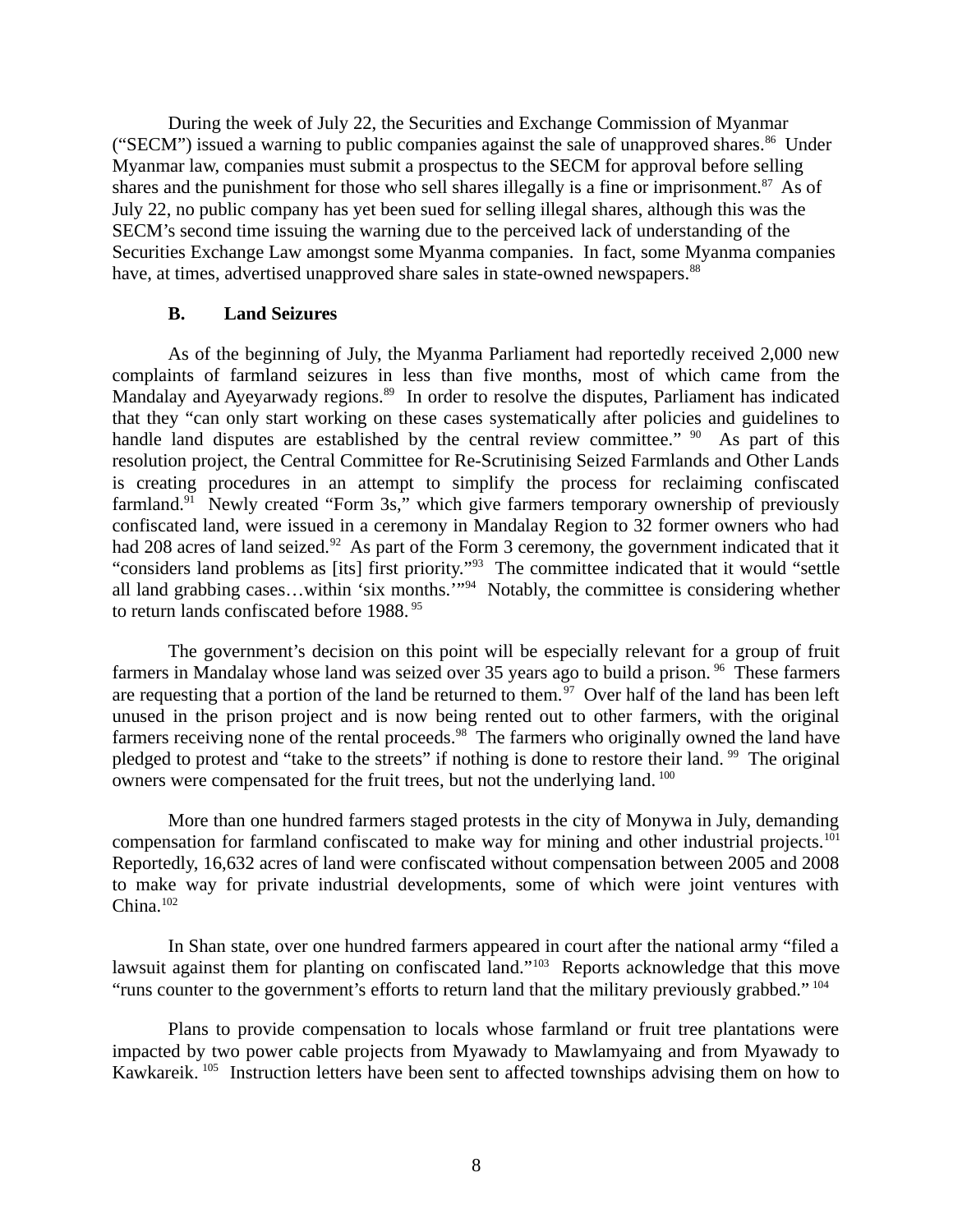assist their residents ask for compensation.<sup>106</sup> Farmers have indicated that they expect to have trouble claiming compensation in some cases "due to lack of land documentation." <sup>107</sup>

A report on some of the challenges involved returning seized land was due to be released in July.<sup>108</sup> It highlighted the challenges associated with identifying the individuals to which confiscated land should be returned.<sup>109</sup> In particular, the report touched on the "complex history" of land-related laws" in Burma and the fact that "[i]n many instances, official records do not reflect actual land use, limiting the evidence available for farmers to reclaim their land." <sup>110</sup> This was echoed by a farmer affected by the power cable project mentioned above, who indicated that "the compensation process will be complicated as much of affected land does not have legal titles."<sup>111</sup> Secondly, there is no legal definition of "original farmer" or guidance on the approach that should be taken when there are competing claims. <sup>112</sup> Thirdly, farmers reclaiming seized land must present certain evidence showing their ownership, which may be difficult for some to obtain.<sup>113</sup>

### **IV. Ethnic Violence**

#### <span id="page-8-1"></span><span id="page-8-0"></span>**A. Peace Talks**

Aung San Suu Kyi instructed government bodies to include ethnic armed groups that did not sign the 2015 nationwide ceasefire agreement ("NCA") in the August Union Peace Conference.<sup>114</sup> The Peace Commission, headed by Dr. Tin Myo Win, also said that it wants all armed ethnic groups, including non-signatories, to attend the Mai ja Yang summit in Kachin State leading up to the  $21<sup>st</sup>$  Century Panglong Conference.<sup>115</sup>

Representatives of the United Nationalities Federal Council ("UNFC") met with Aung San Suu Kyi to discuss the upcoming Union Peace Conference on July 17.<sup>116</sup> The focus on the meeting was on "building mutual relationships between UNFC senior leaders and the state counselor," said Khu Oo Reh, a UNFC spokesperson who added that there would be additional talks throughout the next month. Topics included how UNFC member groups could participate in the Union Peace Conference, issues surrounding the Myanma Army's conflict with ethnic armed groups in the northern part of the country and the expectation that all armed groups declare a ceasefire. Aung San Suu Kyi described the meeting as "family-like," however Khu Oo Reh, general secretary of the UNFC, was less complimentary.<sup>117</sup> He said that Aung San Suu Kyi told the UNFC that they should consider what they could offer rather than what they could demand. "Look at the states inhabited by the ethnic people. We have lost almost everything," he said. "In this situation, what do they want from us? What do we still have left to offer? We do not have demands and offers. Everyone has a responsibility to make the country more developed and peaceful. This is the equality that we have been demanding for decades," he said.

Aung San Suu Kyi also met with representatives from the United Wa State Army ("UWSA") and the National Democratic Alliance Army ("NDAA") on July 29 in preparation for the  $21<sup>st</sup>$  Century Panglong Conference.<sup>118</sup> Both are non-signatory groups.

Both signatory and non-signatory armed groups of the NCA held a meeting to prepare for an upcoming ethnic summit to cooperate in the Union Peace Conference.<sup>119</sup> The meeting included representatives from the Coordination Team, a group of eight signatory groups and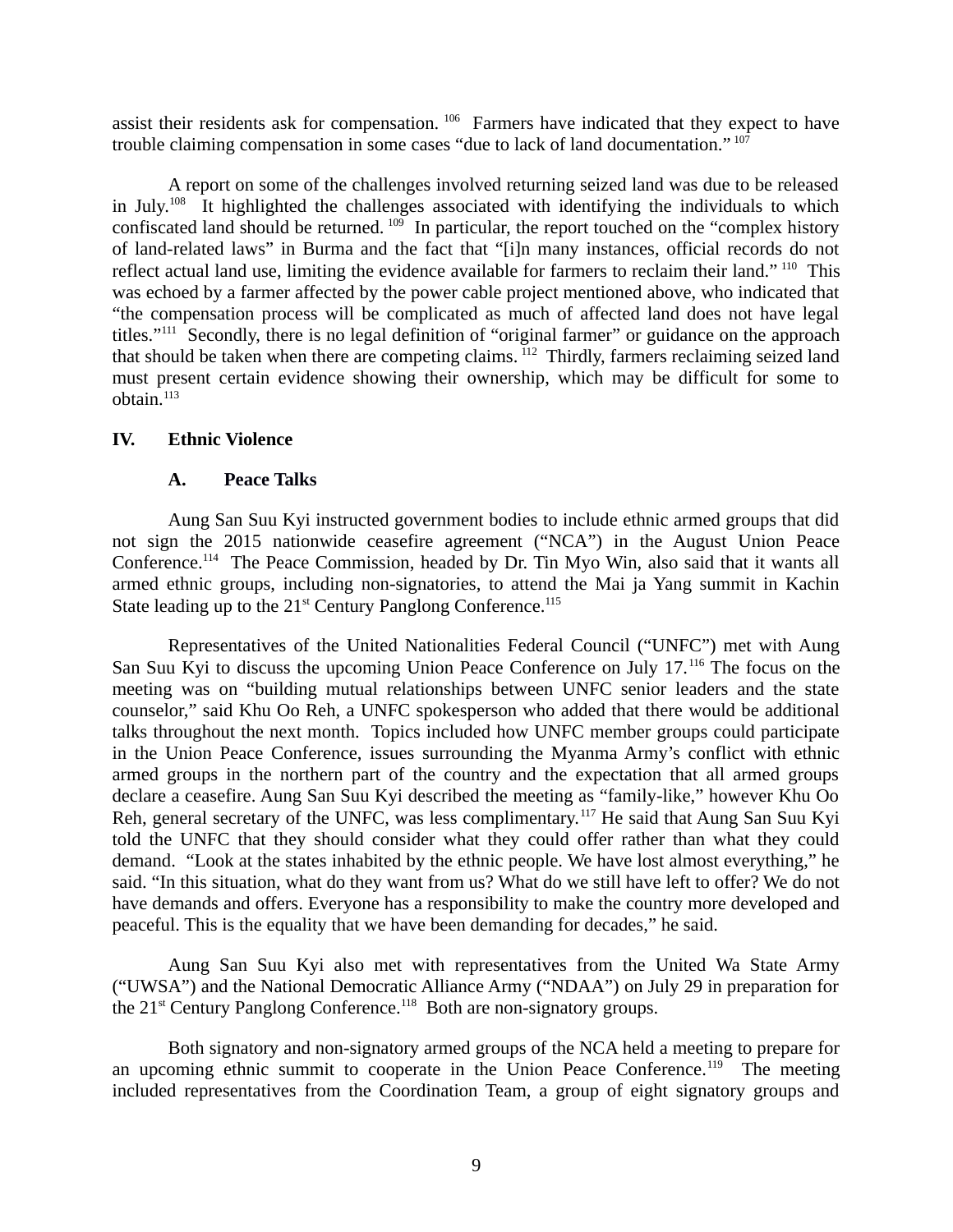representatives from the UNFC, an alliance of nine non-signatories. The UNFC also invited two ethnic political party coalitions, the United Nationalities Alliance and the Nationalities Brotherhood Federation, to the ethnic summit.<sup>120</sup> The Tatmadaw expressed concern over the meeting, saying that it could negatively impact the Union Peace Conference.<sup>121</sup> Army spokesman and chief of military security affairs Lt-Gen Mya Tun Oo reiterated the Tatmadaw's intention to cooperate with the National League for Democracy government but said that the meeting could lead to additional territorial claims or alliances ahead of the Union conference.

NCA signatory and non-signatory ethnic armed groups met at the Mai Ja Yang summit to prepare for the 21<sup>st</sup> Century Panglong Conference.<sup>122</sup> The Ta'ang National Liberation Army ("TNLA"), the Myanmar National Democratic Alliance Army and the UWSA did not attend.<sup>123</sup> The deputy leader of the Kachin Independence Army, General N'Ban La, said that it is important to build "unity in diversity." Khu Oo Reh, chair of the convening committee for the summit, said, "The objective of this plenary meeting is preparatory talks for the 21st-century Panglong Conference. Another reason why we are holding this summit is to find common ground among the ethnic armed organisations for building a federal democratic Union in the future," he said yesterday.<sup>124</sup> A draft consensus paper on the ethnic armed groups' vision for the "principles of Panglong," laying out basic doctrine for a constitution is expected.

On the second day of the summit, the participants debated the structure of the federal union.<sup>125</sup> Many of the participants agreed that state lines should be demarcated by major ethnic groupings. For example, in Shan State, "Shan are the dominant and largest population. So the state should be regarded as the Shan National State," said Oo Hla Saw, a representative of the Nationalities Brotherhood Federation, an alliance of ethnic political parties. Myanmar's current seven states would be kept unchanged, but the other seven regions would be reconfigured into "states of nationalities." Additionally, participants proposed a single Burman state within the union to foster more equitable political representation and sharing of resources.<sup>126</sup> Political commentators viewed the idea as "quite impractical." Participants also largely agreed that the state legislatures should be given absolute autonomy and that the states should have their own constitutions.

## <span id="page-9-0"></span>**B. Violence Against Ethnic Rebel Groups**

The Kachin Independence Army ("KIA") and the Myanma Army clashed in Laiza on July 1.<sup>127</sup> According to local sources, bombs hit the Mynama Army at Nan San Yang village in Winemaw Township, wounding soldiers. Later, a Myanma Army battalion reportedly shot artillery fire at the KIA headquarters in Laiza.

Tensions over a military checkpoint dispute between the Myanma Army and the Karen National Liberation Army ("KNLA") led to the resignation of an ethnic Karen official from the Joint Monitoring Committee ("JMC"), a body that monitors the implementation of the 2015 NCA.<sup>128</sup> The dispute over the checkpoint was resolved through bilateral negotiations on July 2.<sup>129</sup> Naw Mildred, a member of the JMC who participated at the meeting, claimed that the area around Htee Khee had returned to normalcy, although locals and traders remained concerned at the prospect of clashes. "The military extended apologies in order to avoid conflict. There is no problem at the checkpoint now. Brig-Gen Maung Maung Soe called on the both sides to avoid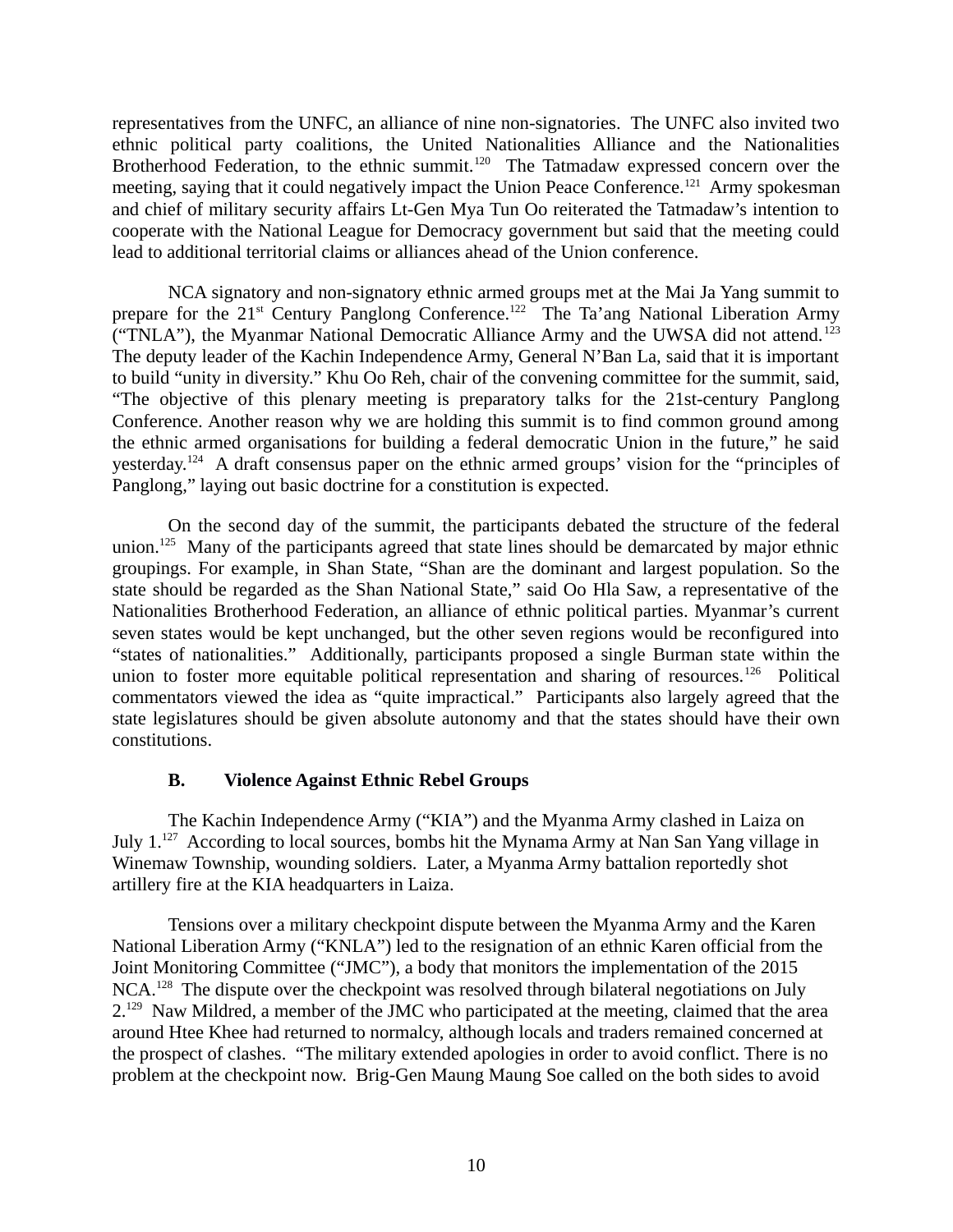any misunderstandings," she said. "I asked KNLA generals and they said there would be no fighting. The Burma Army said so too. Local villagers can now be at ease," she added.

After seven rural residents of northern Shan State's Lashio Township were killed, the victim's families and local residents blamed the Myanma Army.<sup>130</sup> Two of the men were shot after refusing to obey Myanma Army soldiers' order to stop. Five others were arrested from their fields. Their bodies were found the next day buried in a corn field. The Tatmadaw denied responsibility for the deaths, saying that the bodies were found following fighting in the area between the TNLA and the Shan State Progress Party/Shan State Army (SSPP/SSA).<sup>131</sup> However in a rare admission, the Myanma Army admitted that soldiers killed five villagers during an interrogation and promised to prosecute the perpetrators.<sup>132</sup> A senior officer said that a court martial was underway and that the verdict would be made public. Days later, the Myanma Army's deputy regional commander traveled to Mong Yaw village in Lashio Township and distributed "donations" to victims' families. Local police had said they were "powerless" to investigate allegations against the Myanama Army because the area is a "conflict zone." Amnesty International called on the Myanma government to try national army soldiers who killed the five men in a civilian court to ensure accountability for human rights abuses. $133$ 

The Myanma Army reiterated the self-defense claim of a low-ranking soldier accused by local residents of murdering an unarmed ethnic Kachin student in Myitkyina, Kachin State on June 20.<sup>134</sup> The Army insists that the soldier "misfired," killing the university student, while attempting to fend off a physical assault from the student and seven other young men. "We have strong evidence," Lt Gen Mya Tun Oo said, adding that, "We have suspicions that those eight youths were using illegal drugs, because normally people are afraid of guns but they weren't." He said the army would be investigating the incident further.

A landmine explosion in Namtu Township in northern Shan State killed one person and injured seven others.<sup>135</sup> The detonation occurred while villagers were transporting food rations for the Shan State Army-South.

The SSPP/SSA demanded that the Tatmadaw immediately release eight civilians in detention who are accused of aiding the SSPP and charged under the Unlawful Association Act.<sup>136</sup> "We are working together for peace and national reconciliation, but this kind of behaviour [by the Tatmadaw] destroys trust," said Colonel Sai Phone Han, a spokesperson for the SSPP/SSA. "We ask the president and Daw Aung San Su Kyi to release them in the name of the peace process and national reconciliation."

The Shan State parliament approved a proposal imploring government intervention to end the conflict between the national army and ethnic armed groups in the region.<sup>137</sup> "Villagers have had to abandon their homes and businesses. Children have lost their right to study because of conflict. Some have been detained [and forced] to porter. This conflict needs to stop for the benefit of all ethnic people in Shan State," said Nang San San Aye, a Shan Nationalities League for Democracy MP on July 15.

The Chin National Democratic Party demanded that the Myanma Army and the Arakan Army stop conscripting forced labor, burning houses and torturing locals in the rural areas of Paletwa Township in southern Chin State.<sup>138</sup> Arakan Army spokesman Khine Thukha refuted the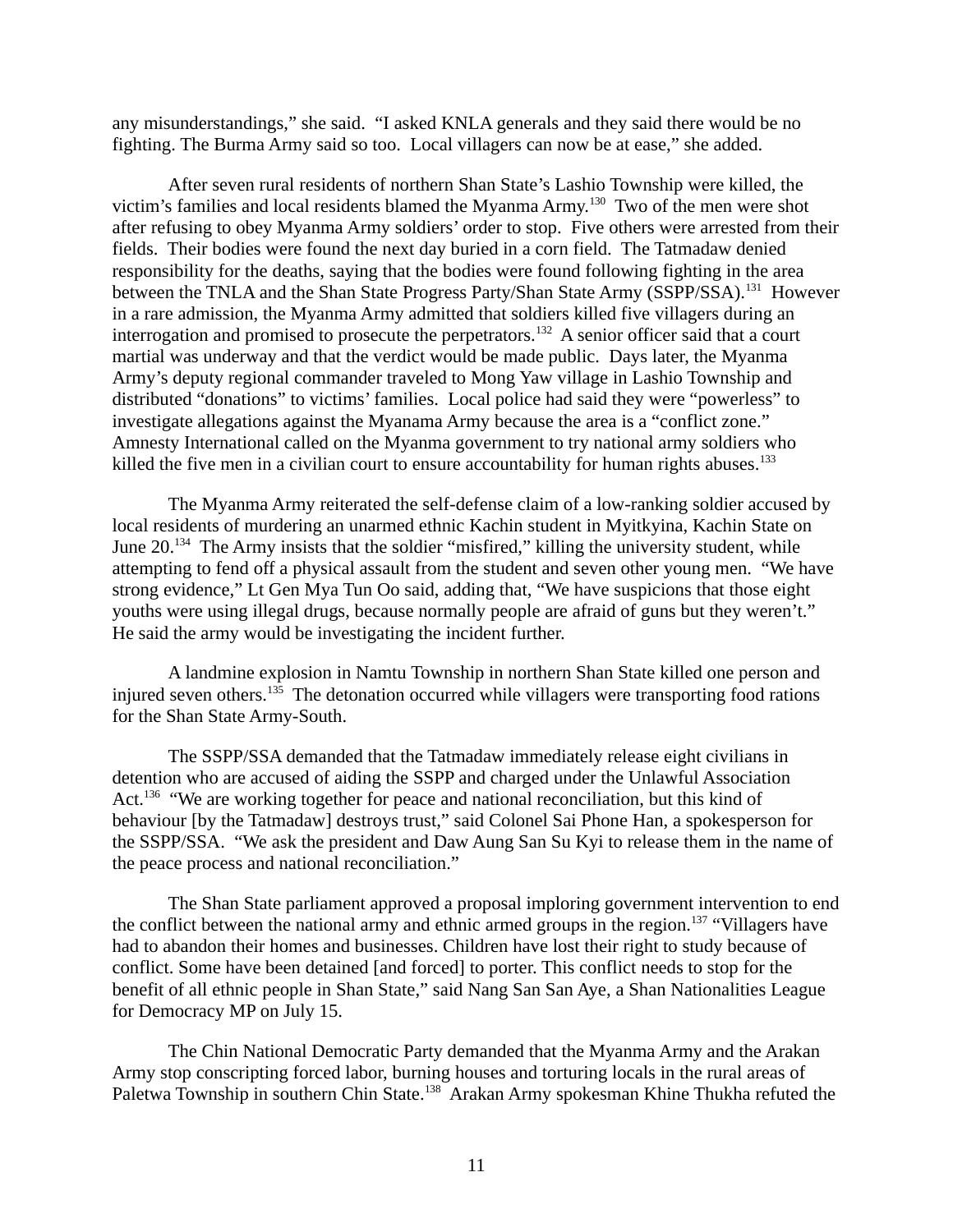allegations, "If we really did such things, show us the evidence, because we have strong evidence of our own. We are protecting the civilians as much as we can." Myanma Army Commander-in-Chief Snr-Gen Min Aung Hlaing asked soldiers in Arakan State not to practice "extreme activities" in upholding their culture and religion.<sup>139</sup> The UN special rapporteur on human rights in Myanmar warned that conflict in the region risks splintering communities.<sup>140</sup> Yanghee Lee also noted accusations that the Tatmadaw is employing divide-and-rule tactics. She said that she has received reports concerning abductions and forced recruitment by both the Tatmadaw and ethnic armed groups, as well as sexual and gender-based violence, torture, extrajudicial killings and arbitrary arrests. "I reiterate that investigations should be conducted into all such allegations and that perpetrators be held to account," the UN envoy said.

Khine Myo Htun, an Arakan Liberation Party communications officer, was detained in Sittwe for accusing the Myanma Army of committing war crimes.<sup>141</sup> He had accused the Myanma Army of forcing local civilians to porter for their battalions, using them as human shields, and torturing them for information. Khine Myo Htun is charged under Article 505 of the Myanma penal code, which covers broad "incitement" provisions and carries a maximum sentence of two years in prison.

More than three hundred ethnic Palaung (Ta'ang) were displaced by conflict between the TNLA and the Shan State Army-South and have traveled to the town of Hsipaw in northern Shan State.<sup>142</sup> The chief minister of Shan State distributed 10 million kyats (US\$8,475) in relief funds.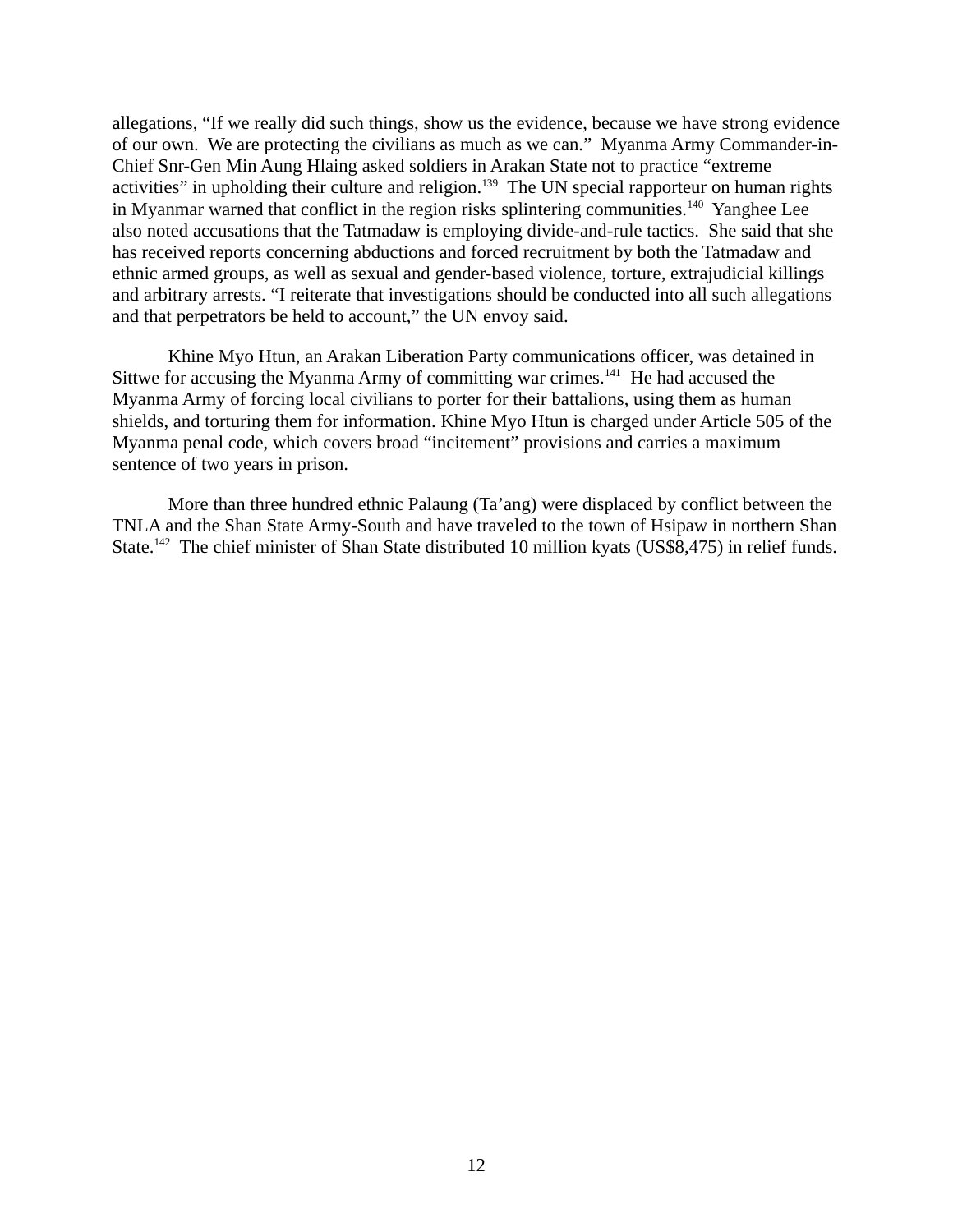- 1 Channel NewsAsia, July 8, 2016: [http://www.channelnewsasia.com/news/asiapacific/mixed-reviews-on-myanmar/2939194.html.](http://www.channelnewsasia.com/news/asiapacific/mixed-reviews-on-myanmar/2939194.html)
- *Id*.
- *Id*.
- *Id*. *Id*.
- 6 The Diplomat, July 27, 2016: [http://thediplomat.com/2016/07/myanmar-grapples-with-unifying-its-core-and-periphery/.](http://thediplomat.com/2016/07/myanmar-grapples-with-unifying-its-core-and-periphery/)
- *Id*.
- 8 For more information, please refer to this section of our June 2016 report.
- 9 Frontier Myanmar, July 17, 2016: [http://frontiermyanmar.net/en/communal-violence-is-an-affront-to-the-rule-of-law.](http://frontiermyanmar.net/en/communal-violence-is-an-affront-to-the-rule-of-law)
- *Id*.
- *Id*.
- *Id*.
- 13 Shan Herald Agency for News, August 11, 2016: [http://english.panglong.org/2016/08/11/the-21st-century-panglong-conference/.](http://english.panglong.org/2016/08/11/the-21st-century-panglong-conference/)
- *Id.*
- 15 Eleven Myanmar, July 8, 2016: [http://www.elevenmyanmar.com/politics/5360.](http://www.elevenmyanmar.com/politics/5360)
- *Id.*
- 17 Eleven Myanmar, July 25, 2016: [http://www.elevenmyanmar.com/politics/5499.](http://www.elevenmyanmar.com/politics/5499)
- *Id.*
- *Id.*
- 20 Relief Web, July 28, 2016: [http://reliefweb.int/report/myanmar/ethnic-armed-group-leaders-discuss-formation-burman-state.](http://reliefweb.int/report/myanmar/ethnic-armed-group-leaders-discuss-formation-burman-state)
- *Id.*
- *Id.*

#### 23 "Parliament approves amendments to Anti-corruption Law," *Eleven Myanmar*, Jul. 27, 2016. [http://www.elevenmyanmar.com/politics/5522.](http://www.elevenmyanmar.com/politics/5522)

- *Id.*
- *Id.*
- *Id.*
- *Id.*
- *Id.*
- *Id.*
- 30 "Golden promises turn sour in Indawgyi," *Myanmar Times,* Jul. 22, 2016. http://www.mmtimes.com/index.php/nationalnews/21525-golden-promises-turn-sour-in-indawgyi.html
- *Id.*
- *Id.*
- *Id.*
- *Id.*
- *Id.*
- *Id. Id.*
- *Id.*
- *Id.*

40 "NLD will not release list of cabinet members' assets," *Frontier Myanmar*, Jul. 29, 2016. http://frontiermyanmar.net/en/news/nld-will-not-release-list-cabinet-ministers-assets

- *Id.*
- *Id.*
- *Id.*
- *Id.*
- *Id.*
- *Id.*
- 47 Carbonated.TV, July 1, 2016: [http://www.carbonated.tv/news/myanmar-human-rights-group-forced-to-cancel-army-torture](http://www.carbonated.tv/news/myanmar-human-rights-group-forced-to-cancel-army-torture-report-launch)[report-launch](http://www.carbonated.tv/news/myanmar-human-rights-group-forced-to-cancel-army-torture-report-launch)
- 48 The Irrawaddy, July 6, 2016: [http://www.irrawaddy.com/burma/analysis-burmas-military-remains-intolerant-of-press](http://www.irrawaddy.com/burma/analysis-burmas-military-remains-intolerant-of-press-freedom.html)[freedom.html](http://www.irrawaddy.com/burma/analysis-burmas-military-remains-intolerant-of-press-freedom.html)
- 49 The Guardian, July 1, 2016: [https://www.theguardian.com/global-development/2016/jul/01/myanmar-human-rights-group](https://www.theguardian.com/global-development/2016/jul/01/myanmar-human-rights-group-forced-cancel-launch-report-army-torture)[forced-cancel-launch-report-army-torture](https://www.theguardian.com/global-development/2016/jul/01/myanmar-human-rights-group-forced-cancel-launch-report-army-torture)
- 50 Press TV, July 2, 2016:<http://www.presstv.ir/Detail/2016/07/02/473160/Myanmar-Rakhine-Rohingya-UN>
- 51 The Jakarta Post, June 27, 2016: [http://www.thejakartapost.com/seasia/2016/06/28/ipi-condemns-prosecution-of-myanmar](http://www.thejakartapost.com/seasia/2016/06/28/ipi-condemns-prosecution-of-myanmar-journalists.html)[journalists.html](http://www.thejakartapost.com/seasia/2016/06/28/ipi-condemns-prosecution-of-myanmar-journalists.html)
- Myanmar Times, July 13, 2016: [http://www.mmtimes.com/index.php/national-news/21347-rights-groups-give-nld-poor-marks](http://www.mmtimes.com/index.php/national-news/21347-rights-groups-give-nld-poor-marks-on-party-s-100-days-record.html)[on-party-s-100-days-record.html](http://www.mmtimes.com/index.php/national-news/21347-rights-groups-give-nld-poor-marks-on-party-s-100-days-record.html)
- *Id.*
- *Id.*
- Business Standard, July 4, 2016: http://www.business-standard.com/article/international/anti-muslim-protests-disrupt-normallife-in-myanmar-s-rakhine-state-116070400263\_1.html
- Narinjara, July 18, 2016: http://narinjara.com/three-burmese-protestors-charged-with-procession-act-19/

*Id.*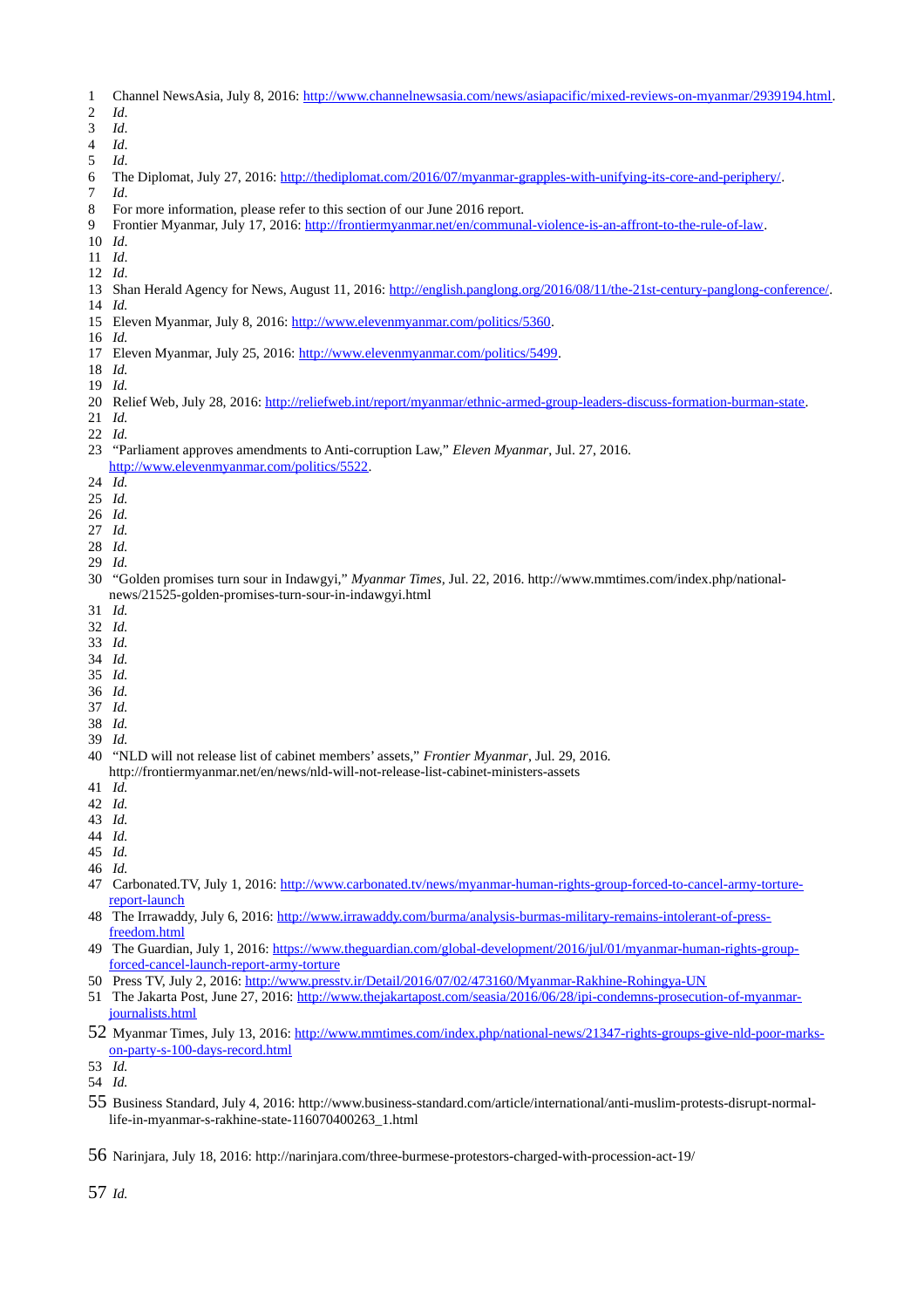59 *Id.*  60 *Id.* 61 Myanmar Times, July 15, 2016: [http://www.mmtimes.com/index.php/opinion/21415-it-s-enough-to-make-you-wave-your](http://www.mmtimes.com/index.php/opinion/21415-it-s-enough-to-make-you-wave-your-htamein-in-the-air-in-celebration.html)[htamein-in-the-air-in-celebration.html](http://www.mmtimes.com/index.php/opinion/21415-it-s-enough-to-make-you-wave-your-htamein-in-the-air-in-celebration.html) 62 Myanmar Times, July 26, 2016: [http://www.mmtimes.com/index.php/national-news/21570-catholic-leader-asks-religion](http://www.mmtimes.com/index.php/national-news/21570-catholic-leader-asks-religion-ministry-for-minority-representatives.html)[ministry-for-minority-representatives.html](http://www.mmtimes.com/index.php/national-news/21570-catholic-leader-asks-religion-ministry-for-minority-representatives.html) 63 *Id*. 64 *Id*. 65 *Id*. 66 Associated Press (posted on several sites), July 21, 2016: [http://asiapacific.unfpa.org/news/unfpa-welcomes-release](http://asiapacific.unfpa.org/news/unfpa-welcomes-release-myanmar-census-data-religion-0#sthash.ac5dDXlk.dpuf)[myanmar-census-data-religion-0#sthash.ac5dDXlk.dpuf](http://asiapacific.unfpa.org/news/unfpa-welcomes-release-myanmar-census-data-religion-0#sthash.ac5dDXlk.dpuf)  67 *Id*. 68 *Id*. 69 *Id*. 70 Irrawaddy, August 3, 2016: [http://www.irrawaddy.com/burma/women-continue-to-suffer-due-to-land-grabs-and](http://www.irrawaddy.com/burma/women-continue-to-suffer-due-to-land-grabs-and-militarization.html)[militarization.html](http://www.irrawaddy.com/burma/women-continue-to-suffer-due-to-land-grabs-and-militarization.html) 71 *Id*. 72 *Id*. 73 *Id*. 74 *Id*. 75 Myanmar Times, August 12, 2016: [http://www.mmtimes.com/index.php/lifestyle/21919-on-the-road-with-the-women](http://www.mmtimes.com/index.php/lifestyle/21919-on-the-road-with-the-women-building-myanmar.html)[building-myanmar.html](http://www.mmtimes.com/index.php/lifestyle/21919-on-the-road-with-the-women-building-myanmar.html) 76 *Id*. 77 *Id*. 78 *Id*. 79 *Id*. 80 Irrawaddy, July 16, 2016:<http://www.irrawaddy.com/business/irrawaddy-business-roundup-july-16-2016.html> 81 *Id.* 82 Myanmar Times, July 22, 2016: [http://www.mmtimes.com/index.php/business/property-news/21534-yangon-high-rise-review](http://www.mmtimes.com/index.php/business/property-news/21534-yangon-high-rise-review-will-cause-bankruptcies-developers-say.html)[will-cause-bankruptcies-developers-say.html](http://www.mmtimes.com/index.php/business/property-news/21534-yangon-high-rise-review-will-cause-bankruptcies-developers-say.html) 83 *Id.* 84 *Id.* 85 *Id.* 86 Irrawaddy, July 22, 2016: http://www.irrawaddy.com/business/securities-commission-issued-warning-against-illegal-sharesales.html 87 *Id.* 88 *Id.* 89 The Irrawaddy, July 6, 2016: [http://www.irrawaddy.com/burma/parliament-receives-thousands-of-new-complaints-of](http://www.irrawaddy.com/burma/parliament-receives-thousands-of-new-complaints-of-confiscated-farmland.html)[confiscated-farmland.html](http://www.irrawaddy.com/burma/parliament-receives-thousands-of-new-complaints-of-confiscated-farmland.html) 90 *Id.* 91 Myanmar Times, July 12, 2016: [http://www.mmtimes.com/index.php/national-news/mandalay-upper-myanmar/21318-vice](http://www.mmtimes.com/index.php/national-news/mandalay-upper-myanmar/21318-vice-president-issues-farmers-temporary-land-ownership-documents.html)[president-issues-farmers-temporary-land-ownership-documents.html](http://www.mmtimes.com/index.php/national-news/mandalay-upper-myanmar/21318-vice-president-issues-farmers-temporary-land-ownership-documents.html) 92 *Id.* 93 *Id.* 94 The Irrawaddy, July 1, 2016:<http://www.irrawaddy.com/burma/govt-committee-to-settle-all-land-grab-cases-in-six-months.html> 95 The Irrawaddy, July 6, 2016: [http://www.irrawaddy.com/burma/parliament-receives-thousands-of-new-complaints-of](http://www.irrawaddy.com/burma/parliament-receives-thousands-of-new-complaints-of-confiscated-farmland.html)[confiscated-farmland.html](http://www.irrawaddy.com/burma/parliament-receives-thousands-of-new-complaints-of-confiscated-farmland.html) 96 Myanmar Times, July 19, 2016: [http://www.mmtimes.com/index.php/national-news/mandalay-upper-myanmar/21463-farmers](http://www.mmtimes.com/index.php/national-news/mandalay-upper-myanmar/21463-farmers-protest-land-taken-for-prison.html)[protest-land-taken-for-prison.html](http://www.mmtimes.com/index.php/national-news/mandalay-upper-myanmar/21463-farmers-protest-land-taken-for-prison.html) 97 *Id.* 98 *Id.* 99 *Id.* 100 *Id.* 101 DVB, July 26, 2016:<http://www.dvb.no/news/sagaing-farmers-call-for-compensation-closure-of-nickel-mine/68653> 102 *Id.* 103 RFA, July 26, 2916: [http://www.rfa.org/english/news/myanmar/shan-state-farmers-summoned-to-court-for-using-land-claimed](http://www.rfa.org/english/news/myanmar/shan-state-farmers-summoned-to-court-for-using-land-claimed-by-military-07262016163004.html)[by-military-07262016163004.html](http://www.rfa.org/english/news/myanmar/shan-state-farmers-summoned-to-court-for-using-land-claimed-by-military-07262016163004.html) 104 *Id.* 105 BNI, July 27, 2016: [http://www.bnionline.net/news/karen-state/item/2039-compensation-to-be-paid-for-properties-affected-by](http://www.bnionline.net/news/karen-state/item/2039-compensation-to-be-paid-for-properties-affected-by-power-cable-connection-projects-maybe.html)[power-cable-connection-projects-maybe.html](http://www.bnionline.net/news/karen-state/item/2039-compensation-to-be-paid-for-properties-affected-by-power-cable-connection-projects-maybe.html) 106 *Id.* 107 *Id.* 108 The Irrawaddy, July 7, 2016:<http://www.irrawaddy.com/contributor/whose-land-is-it-anyway.html> 109 *Id.*

58 The Irrawaddy, July 1, 2016: http://www.irrawaddy.com/burma/u-gambira-released-from-prison-charges-dropped.html

110 *Id.*